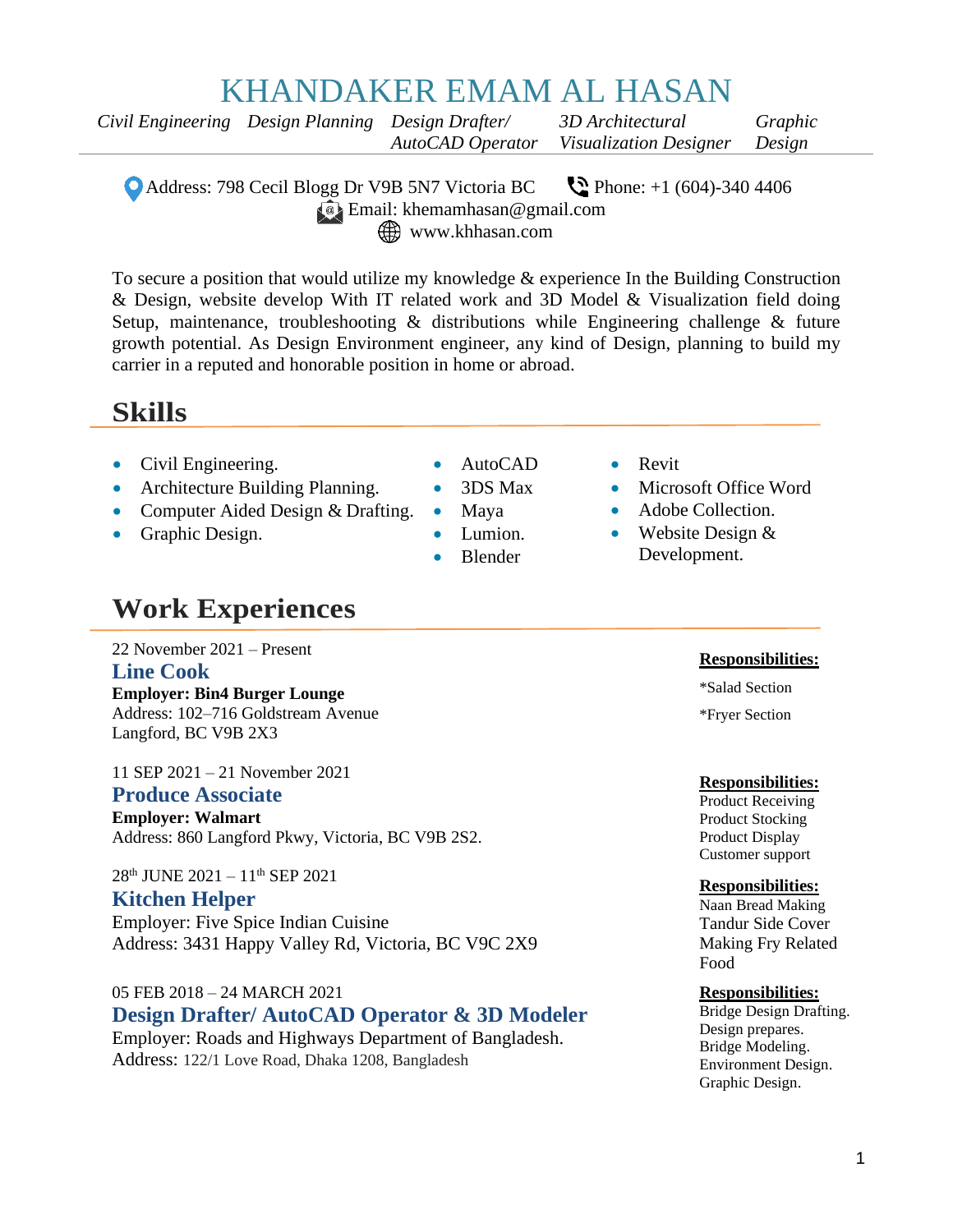### 10 FEB 2017 – 05 JULY 2017 **Design Drafting/ AutoCAD Trainer**

Employer: Pally Life Development Society (Charity of USA). Address: Badda, Dhaka Bangladesh.

### 05 JAN 2016 – 28 JAN 2017 **Graphic Designer**

Employer: Care Products. Address: Purana Paltan, Dhaka Bangladesh. 08 MARCH 2014 – 30 DEC 2015

## **Project Manager**

Employer: Thikana Real estate ltd. Address: Uttara-1 Dhaka Bangladesh.

18 FEB 2013 – 28 JAN 2014 **Project Engineer**

Employer: House Hold Development ltd. Address: Agargaon Taltola Dhaka Bangladesh.

# **Education**

### [PASSING YEAR 2019]

# **Bachelor ofCivilEngineering /SonargaonUniversity,**

## **Dhaka Bangladesh.**

This degree about 4years duration I got CGPA: 2.49 (62.25%) in second class.

#### [PASSING YEAR 2014]

## **Diploma in civil engineering / Bangladesh Polytechnic Institute, RajshahiBangladesh.**

This course about 4years duration. I got GPA: 2.95 (73.75%) in second class.

### [PASSING YEAR 2009]

## **SecondarySchoolCertificate/TechnicalTrainingCenter, Rajshahi Bangladesh.**

High school certificate. I got GPA: 3.70 (74%) in second class.

# **Certificate Course**

Pro Safe First Aid Training School & Supplies.

Food Safe Level- 1 92% 24<sup>th</sup> July 2021

**Institute Name Course Title Score Completed Date**

**Responsibilities:**

AutoCAD Training. Batch Management.

#### **Responsibilities:**

Design Prepare. Business Product Design. Web Template Design. Graphic Design.

#### **Responsibilities:**

Project Control. Labor Management. Building Observation. Client Management.

#### **Responsibilities:**

Project Control. Labor Management. Building Observation.